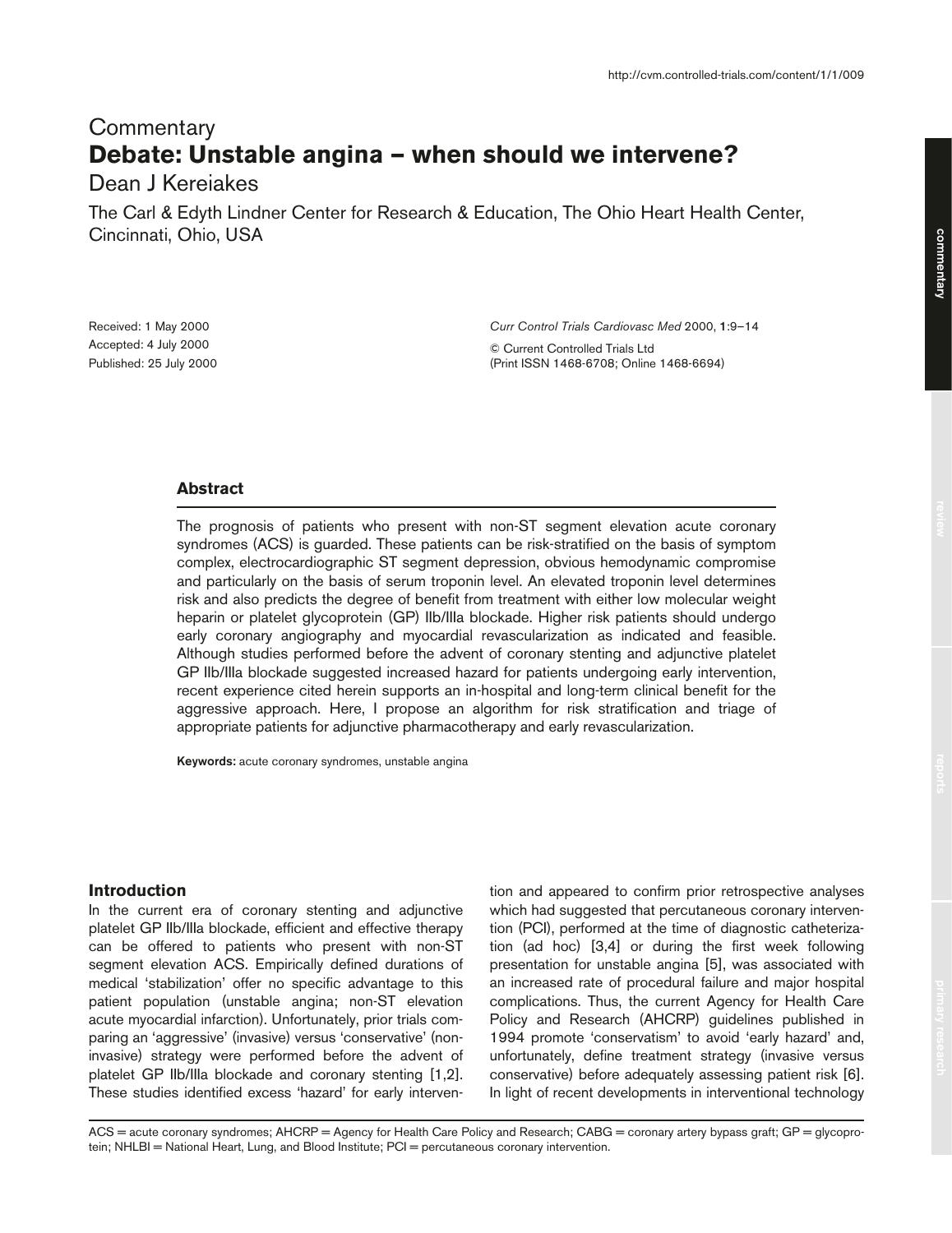and adjunctive pharmacology as well as in our understanding of accurate risk stratification, it is most appropriate at this time to reevaluate our approach to patients with non-ST segment elevation ACS. Let us start by defining the magnitude and significance of this problem.

Non-ST segment elevation ACS has become the most frequent admission diagnosis in the United States Medicare population. In addition, the prognosis of this syndrome with 'conventional' therapy (aspirin, unfractionated heparin, nitrates, beta blockers and no revascularization strategy) remains guarded. Analysis of the control arms for randomized trials of new treatment modalities reveals an incidence of death or nonfatal myocardial infarction of 8–15% at 30 days and 10–20% at 6 months following enrollment [1,7–11]. Observations on the natural history of unstable angina confirm an alarming incidence of death or myocardial infarction (17%) and the requirement for symptom-driven revascularization by either angioplasty (30%) or coronary artery bypass graft surgery (CABG) in 27% of patients at one year following presentation [12]. The ineffectiveness of the conventional-conservative treatment strategy has been compounded by inefficiency. Average published hospital lengths of stay for the diagnosis of unstable angina range from 4–14 days internationally (5 days in the USA) [13–15]. Indeed, recent data from the European ENACT registry of unstable angina demonstrate an average intensive care unit stay of 3.4 days with a total hospital of stay of 8.4 days [15]. These observations point to the need for more effective and efficient treatment strategies for patients who present with non-ST elevation ACS.

#### **Advances in adjunctive pharmacotherapy**

Randomized controlled trials have established the superiority of dalteparin (versus placebo) [16] and enoxaparin (versus unfractionated heparin) [8,17] for reducing the occurrence of death or nonfatal myocardial infarction, requirement for urgent revascularization or recurrence of angina pectoris in patients who present with non-ST elevation ACS [18]. The sequence of subcutaneous dalteparin therapy followed by random allocation to early revascularization (average 6 days) reduced the composite endpoint of death or nonfatal myocardial infarction to 6 months compared with subcutaneous dalteparin followed by a conservative (no revascularization) strategy [19]. A preliminary experience with PCI following 48 h subcutaneous enoxaparin therapy, from the ESSENCE trial performed in France, reported an extremely low rate of major cardiac events and supports an 'early invasive' strategy for this patient population [20]. Separately conducted placebo-controlled randomized trials have proven the efficacy of platelet GP IIb/IIIa blockade in reducing ischemic events before and particularly during PCI in patients with non-ST elevation ACS [9,10,21,22]. This benefit of platelet GP IIb/IIIa inhibition is additive to that conferred by aspirin and unfractionated heparin and is most evident in those patients undergoing early PCI (< 72 h following enrollment) [23]. In summary, adjunctive pharmacotherapy with either low molecular weight heparin or platelet GP IIb/IIIa blockade can improve clinical outcomes of patients with non-ST elevation ACS, particularly when administered in sequence with early coronary revascularization.

#### **Revascularization strategies**

Coronary stents may improve clinical outcomes in patients with unstable angina pectoris when compared with the results obtained with standard balloon angioplasty. In a nonrandomized observational experience, stents (versus balloon angioplasty) improved procedural success and reduced death or the requirement for CABG in hospital [24]. Nevertheless, major adverse cardiovascular events are increased in patients with unstable angina following coronary stent deployment [25,26]. Patients with non-ST segment elevation ACS have abnormalities in platelet size and function [27,28] that may be protracted following presentation [29]. This state of 'platelet hyperactivity' may in part explain the previously observed hazard of early PCI [3–5]. Conversely, adjunctive pharmacotherapy with prophylactic abciximab during PCI (particularly stent deployment) significantly reduces periprocedural complications, improves clinical outcomes and confers a long-term (≥ 1 year) survival advantage in patients with ACS [30–32]. The survival advantage accrued by patients treated with abciximab cannot be ascribed to stent deployment alone [33]. In the absence of adjunctive abciximab therapy, coronary stents have not been associated with a mortality reduction [34].

# **'Hazard' of early intervention: dispelling the myth**

Recent data lead us to question the prior doctrine that early coronary revascularization is fraught with hazard in patients with non-ST elevation ACS. For example, the 1999 United States National Heart, Lung, and Blood Institute (NHLBI) Dynamic Registry demonstrates no increase in major hospital complications following 'ad hoc' PCI [35], despite the more frequent presence of unstable angina and angiographically demonstrable coronary thrombus in these patients. Coronary stents were deployed in almost 70% and adjunctive platelet GP IIb/IIIa blockade was administered in 36% of patients undergoing ad hoc PCI [35]. In a separate report from the NHLBI Dynamic Registry [36], major hospital complications (death, Q-wave myocardial infarction or urgent bypass surgery) were infrequently observed in patients undergoing PCI for non-ST segment elevation myocardial infarction. Adjunctive platelet GP IIb/IIIa blockade was administered in 45% of these PCI procedures. These observations reflect improvements in interventional technology and adjunctive pharmacology. Furthermore, the 1996 New York State Cardiac Surgery database for CABG following non-Q wave myocardial infarction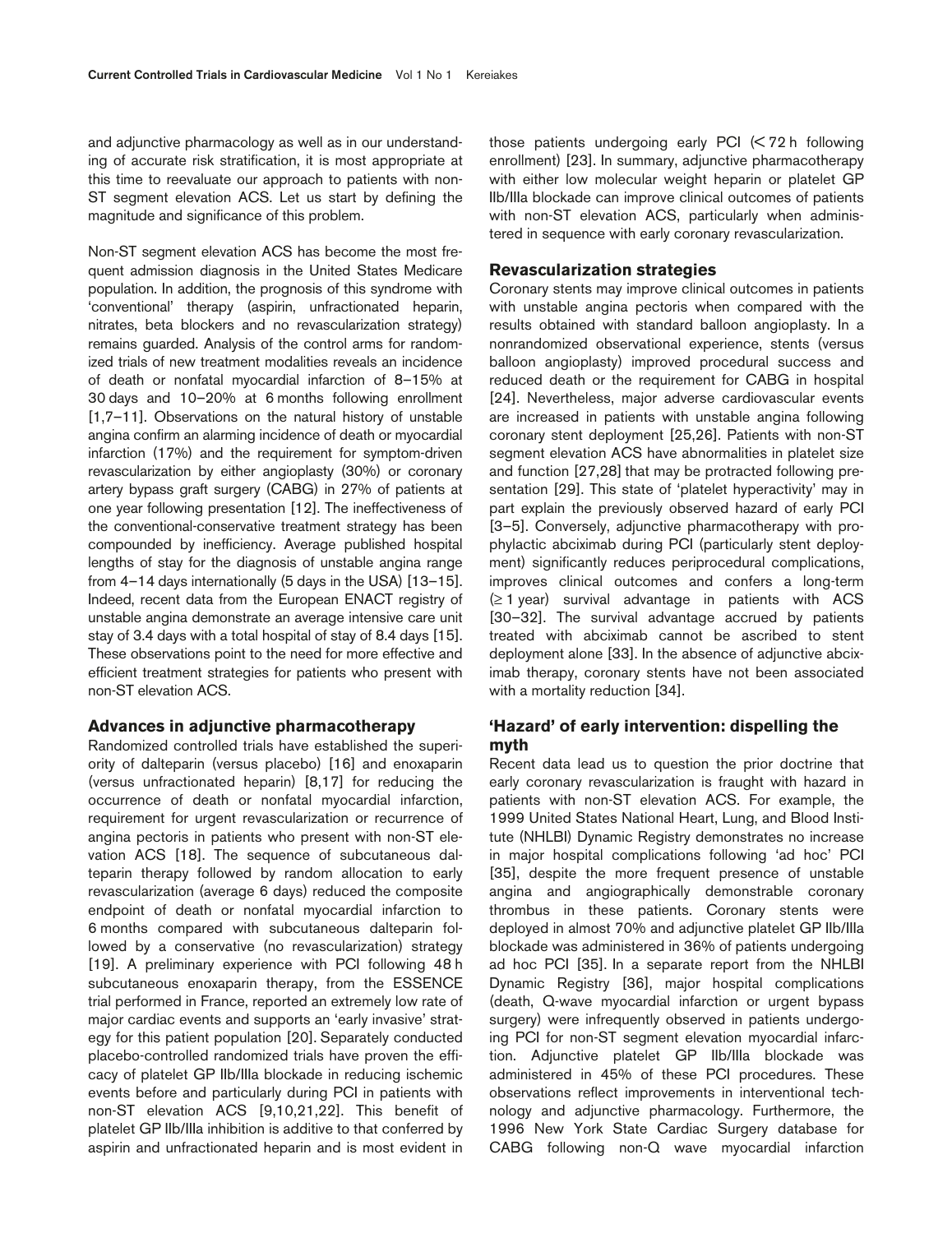

Percentage utilization of abciximab or coronary stents to treat unstable angina by Ohio Heart Health Center Operators at The Christ Hospital, Cincinnati, Ohio, USA for each treatment cohort. Adapted with permission from [39].

demonstrates no increase in risk for mortality (adjusted odds ratio [95% confidence interval] = 1.01 [0.51, 1.98]) when surgery is performed 3–8 days following presentation when compared with CABG for all other classes of angina (mortality 1.3%) [37]. This experience stands in stark contrast to the 12% in-hospital mortality reported from the VANQWISH trial when CABG was performed during the initial hospitalization for non-Q wave myocardial infarction [1].

#### **The Ohio Heart Health Center experience**

In 1996, abciximab was incorporated into a practice guideline for patients undergoing PCI by Ohio Heart Health Center (OHHC) operators at The Christ Hospital in Cincinnati, Ohio, USA. To assess the impact of this strategy, three separate cohorts of unstable angina patients having PCI either before (1995) or after (1997, 1998) implementation of guideline-driven abciximab therapy were compared [38,39]. No differences in clinical or angiographic demographics were observed between cohorts. The utilization of both abciximab and coronary stents increased in each cohort (Fig. 1). Average preprocedural hospital length of stay was reduced from 0.96 (1995) to 0.26 (1998) days and total hospital stay from 2.82 to 1.59 days, respectively (Fig. 2). This abbreviated hospital length of stay was observed in 352 consecutive patients treated in 1998 and compares favorably with the established 4–14 day length of stay for unstable angina pectoris noted previously [13–15]. The same OHHC operators achieved a 57% reduction in major cardiac events (death, Q-wave myocardial infarction or urgent revascularization) in-hospital and an 81% reduction in the requirement for urgent revascularization within 30 days following PCI (Fig. 3). The cost increment of technology (stents and abciximab) was more than offset by cost savings attributable to the reductions in both hospital length of stay and costly adverse

#### **Figure 2**



Preprocedure (mean ± SD) and total hospital length of stay for each treatment cohort.

#### **Figure 3**



Incidence of occurrence in-hospital of major adverse cardiac events (MACE: death, Q-wave myocardial infarction [QMI], urgent coronary revascularization) following PCI, and the requirement for urgent revascularization (percutaneous or surgical) within 30 days by treatment cohort. Adapted with permission from [39].

clinical outcomes (Fig. 4). Other factors contributing to the reduced cost of care may have included a dedicated, high volume interventional unit, capitated vendor contracts for catheterization laboratory resources and an active clinical research program. Similar improvement in clinical outcomes and a net cost reduction associated with adjunctive abciximab use during PCI in patients with non-ST elevation ACS was reported by Lundstrom *et al* [40]. These investigators observed a reduction in the requirement for urgent revascularization as well as in total costs to 6 months following PCI with adjunctive abciximab. A recently published observational study lends further support for an aggressive, 'early invasive' approach to patients who present with non-ST elevation myocardial infarction [41]. Patient and procedural demographics, hospital and long-term outcomes in patients treated for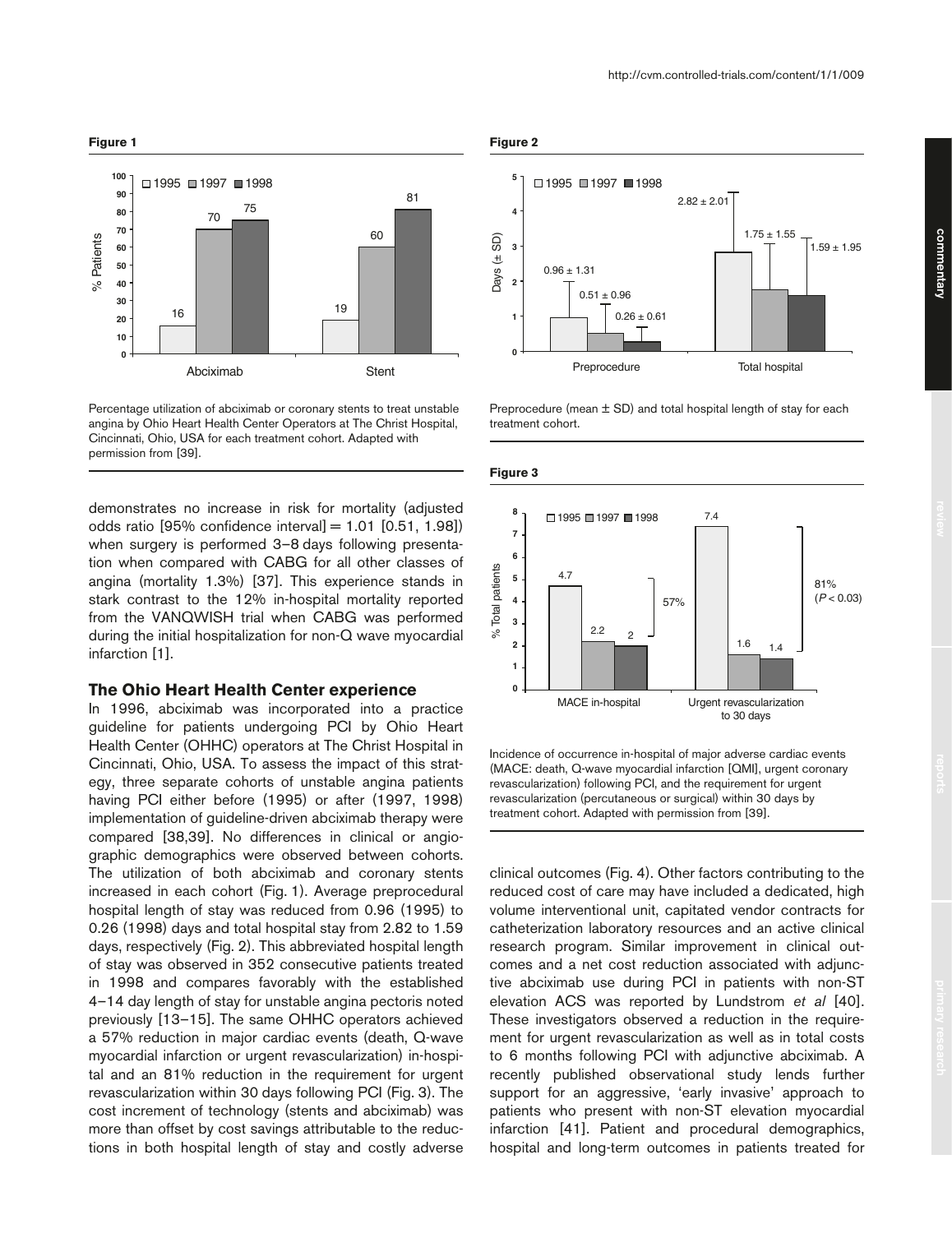unstable angina for each treatment cohort. Total cost includes the cost of abciximab and coronary stents. \**P* ≤ 0.00005. Adapted with permission from [39].

1995 1997 1998

28% ↓  $\begin{bmatrix} 1 & 32 & 156 \\ 32 & 56 & 16 \\ 32 & 32 & 56 \\ 32 & 32 & 32 \end{bmatrix}$  $\begin{array}{ccc} \cdot & \cdot & \cdot \\ \cdot & \cdot & \cdot \end{array}$ 

Average total hospital cost (mean  $\pm$  SD) for treating a patient with

non-ST elevation myocardial infarction in hospitals favoring an early invasive treatment strategy were compared with similar data derived from hospitals favoring a noninterventional or 'early conservative' approach. Coronary angiography was performed in 90% of patients and early PCI  $(\leq 6$  h) in almost half of all patients admitted to early invasive hospitals [41]. Acknowledging significant differences in baseline demographics between the patients treated at conservative versus invasive institutions, both in-hospital and late (4 year) survival was improved in aggressively treated patients [41].

#### **Appropriate patient selection**

Significant improvements in the ability to risk-stratify patients who present with non-ST elevation ACS have evolved. The single most accurate and readily available predictor in this population is the serum troponin level. Elevation in the serum level of either troponin T or I predicts adverse clinical outcomes [42–44]. A quantitative relationship between troponin level and risk of death, myocardial infarction or urgent revascularization has been established [45]. Troponin is a surrogate marker for platelet-thrombus formation, microvascular embolization and minor myocardial injury. In addition to predicting risk, an elevated troponin level also predicts a beneficial response to abciximab therapy [46]. Similar observations have been made between elevation in serum troponin level and a beneficial response to therapy with intravenous tirofiban or subcutaneous dalteparin in patients with non-ST elevation ACS [47]. Thus, troponin predicts magnitude of clinical benefit from therapy with either platelet GP IIb/IIIa blockade or low molecular weight heparin. Another predictor of risk in patients with non-ST elevation ACS is the 12-lead electrocardiogram [2,48]. Both the presence and magnitude of ST segment depression on the 12-lead electrocardiogram correlate directly with mortality in follow-up

**Figure 5**



Proposed algorithm for assessment and treatment of patients with unstable angina or non-ST segment elevation myocardial infarction (MI). Patients judged to be at high risk on the basis of symptom complex, electrocardiographic ST segment depression or elevation in serum troponin level are eligible for adjunctive platelet GP IIb/IIIa inhibitor therapy and early coronary angiography. ER, emergency room; Tele, telemetry; CCU, coronary care unit. Adapted with permission from [39].

[2,48]. Patients who manifest signs of left ventricular decompensation or ischemic mitral valve dysfunction during episodes of angina should also be considered high risk. Anginal symptoms (Braunwald classification) define risk for subsequent adverse outcomes. Braunwald Class III angina (rest pain  $\lt$  48 h) predicts the subsequent occurrence of death or myocardial infarction and Class c (medically refractory angina) adversely affects survival to 30 days [49]. The correlation between Braunwald symptom class and subsequent occurrence of ischemic events may be explained in part by the correlation between symptom class and the presence of thrombus on selective coronary angiography [50,51].

## **Conclusion: defining appropriate care**

Patients with non-ST elevation ACS should be risk-stratified upon presentation. Risk can be assessed by angina symptom class, presence or absence of hemodynamic compromise, electrocardiographic ST segment depression and elevation in serum troponin (Fig. 5). Patients at high risk should undergo early angiography and revascularization as indicated. Patients who have elevated serum troponin should receive therapy with platelet GP IIb/IIIa blockade and/or low molecular weight heparin. If PCI is performed, coronary stent deployment is desirable and adjunctive GP IIb/IIIa blockade is indicated unless a specific contraindication is present. Optimal long-term outcomes, specifically a survival advantage, are conferred by adjunctive abciximab therapy during PCI. Furthermore, CABG performed 3–8 days following presentation for non-ST elevation infarction is not associated with

**Figure 4**

Total hospital cost \$ × 1000 (± SD)

Total hospital cost  $$ \times 1000 \ (\pm 5D)$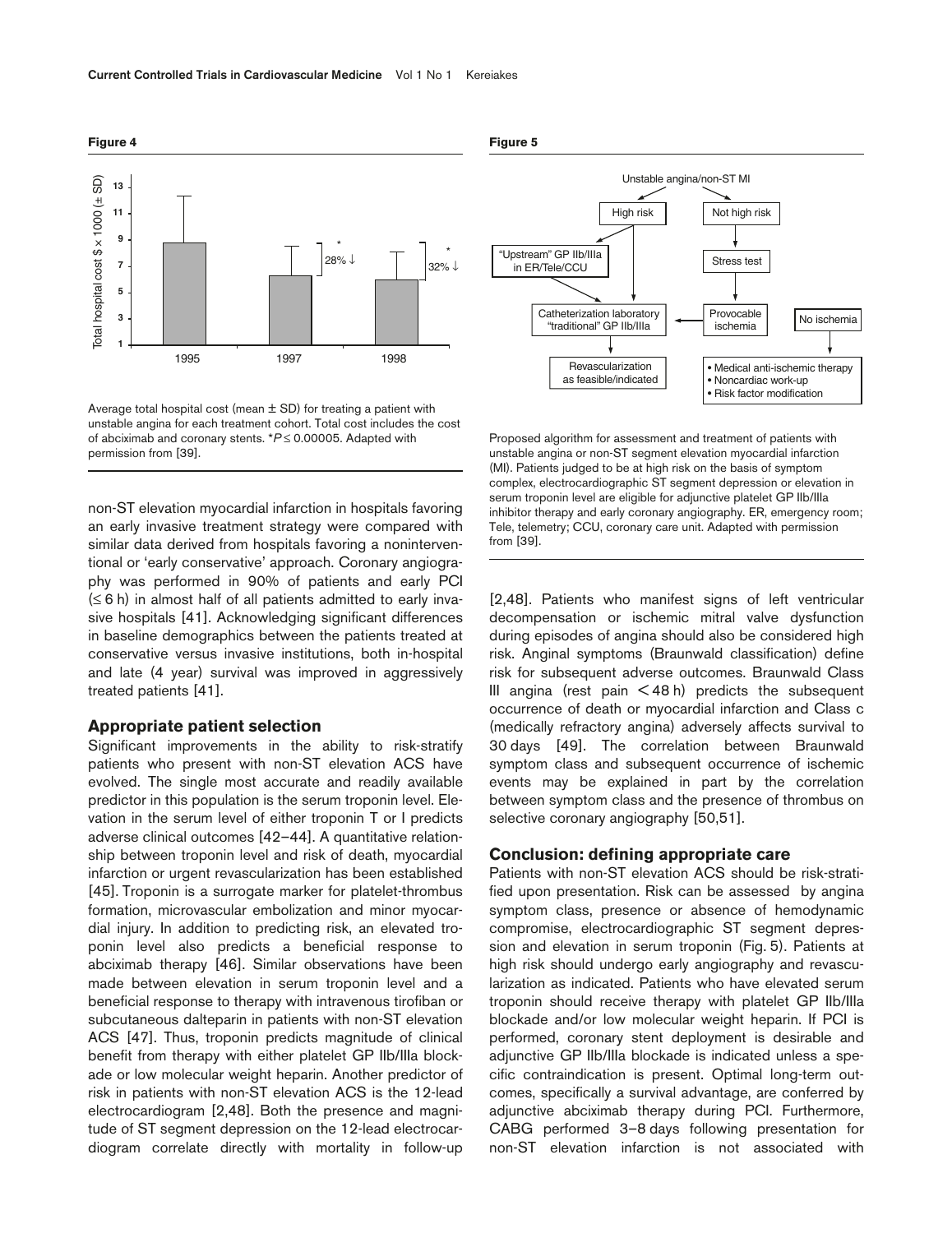increased risk for mortality. Patients determined to be not at high risk should undergo appropriate diagnostic testing. Thus, efficient and effective therapy can now be offered to patients with non-ST elevation ACS. Empirically defined periods of medical stabilization most likely add cost without incremental benefit.

## **References**

- 1. Boden WE, O'Rourke RA, Crawford MH, Blaustein AS, Deedwania PC, Zoble RG, Wexler LF, Kleiger RE, Pepine CJ, Ferry DR, Chow BK, Lavori PW: **Outcomes in patients with acute non-Q wave myocardial infarction randomly assigned to an invasive, as compared with a conservative, management strategy.** *N Engl J Med* 1998, **338**:1785–1792.
- 2. Anderson HV, Cannon CP, Stone PH, Williams DO, McCabe CH, Knatterud EL, Thompson B, Willerson JT, Braunwald E, for the TIMI IIIB investigators: **One year results of the Thrombolysis in Myocardial Infarction (TIMI) IIIB clinical trial; a randomized comparison of tissue-type plasminogen activator versus placebo and early invasive versus early conservative strategies in unstable angina and non-Q wave myocardial infarction.** *J Am Coll Cardiol* 1995, **26**: 1643–1650.
- 3. Hartzler GO, Rutherford BD, McConahay DR, Johnson WL, Giorgi LV: **"High risk" percutaneous transluminal coronary angioplasty.** *Am J Cardiol* 1988, **61**:33G–37G.
- 4. Adele C, Vaitkus PT, Wells SW, Zehnacker JB: **Cost advantages of an ad hoc angioplasty strategy.** *J Am Coll Cardiol* 1998, **31**:321–325.
- 5. Myler RK, Shaw RE, Stertzer SH, Bashour TT, Ryan C, Hecht HS: **Unstable angina and coronary angioplasty.** *Circulation* 1990, **82 (suppl)**:88–95.
- 6. Braunwald E, Mark DB, Jones RH, Cheitlin MD, Fuster V, McCauley KM, Edwards C, Green LA, Mushlin AI, Swain JA, Smith EE, Cowan M, Rose GC, Concannon CA, Grines CL, Brown L, Lytle BW, Goldman L, Topol EJ, Willerson JT, Brown J, Archibald N: *Unstable Angina: Diagnosis and Management.* Rockville, MD: Agency for health care policy and research and the National Heart, Lung and Blood Institute, Public Health Service. U.S. Department of Health and Human Services; 1994; AHCPR Publication No. 94-0602.
- 7. The Global Use of Strategies to Open Occluded Coronary Arteries (GUSTO) IIa Investigators: **Randomized trial of intravenous heparin versus recombinant hirudin for acute coronary syndromes.** *Circulation* 1994, **90**:1631–1637.
- 8. Cohen M, Demers C, Garfinkel EP, Turpie AG, Fromell GJ, Goodman S, Langer A, Califf RM, Fox KA, Premmereur J, Bigonzi F: **A comparison of low-molecular weight heparin with unfractionated heparin for unstable coronary artery disease.** *N Engl J Med* 1997, **337**: 447–452.
- The Platelet Receptor Inhibition in Ischemic Syndrome Management in Patients Limited by Unstable Signs and Symptoms (PRISM-PLUS) Study Investigators: **Inhibition of the platelet glycoprotein IIb/IIIa receptor with tirofiban in unstable angina and non-Q-wave myocardial infarction.** *N Engl J Med* 1998, **338**:1488–1497.
- 10. The PURSUIT Trial investigators: **Inhibition of platelet glycoprotein llb/llla with eptifibatide in patients with acute coronary syndromes.** *N Engl J Med* 1998, **339**:436–443.
- 11. The PARAGON Investigators: **International, randomized, controlled trial of lamfiban (a platelet glycoprotein IIb/IIIa inhibitor), heparin, or both in unstable angina.** *Circulation* 1998, **97**:2386–2395.
- 12. van Domburg RT, Miltenburg-vanZijl AJ, Veerhoek RJ, Simoons ML: **Unstable angina: good long-term outcome after a complicated early course.** *J Am Coll Cardiol* 1998, **31**:1534–1539.
- 13. Yusuf S, Flather M, Pogue J, Hunt D, Varigos J, Piegas L, Avezum A, Anderson J, Keltai M, Budaj A, Fox K, Ceremuzynski L, for the Organization to Assess Strategies for Ischemic Syndromes (OASIS) registry investigators: **Variations between countries in invasive cardiac procedures and outcomes in patients with suspected unstable angina or myocardial infarction without initial ST elevation.** *Lancet* 1998, **352**:507–514.
- 14. Scirica BM, Moliterno DJ, Every NR, Anderson HV, Aquirre FV, Granger CB, Lambrew CT, Rabbani LE, Sapp SK, Booth JE, Ferguson JJ, Cannon CP, and the GUARANTEE Investigators: **Racial differences in the management of unstable angina: results from the multicenter GUARANTEE registry.** *Am Heart J* 1999, **138**:1065– 1072.
- 15. Fox KA, Kokkinos DV, Deckers, J, Keil U, Maggioni A, Steg G on behalf of the ENACT (European Network for Acute Coronary Treatment) Investigators: **The ENACT study: a pan-European survey of acute coronary syndromes.** *Eur Heart J* 2000, in press.
- 16. Lindahl B, Venge P, Wallentin L on behalf of Fragmin in Unstable Coronary Artery Disease (FRISC) study group: **Troponin T identifies patients with unstable coronary artery disease who benefit from long-term antithrombotic protection.** *J Am Coll Cardiol* 1997, **29**: 43–48.
- 17. Antiman EM, McCabe CH, Gurfinkel EP, Turpie AG, Bernink PJ, Salein D, Bayes De Luna A, Fox K, Lablanche JM, Radley D, Premmereur J, Bruamwald E: **Enoxaparin prevents death and cardiac Ischemic events in unstable angina/non-Q-wave myocardial infarction: results of the Thrombolysis in Myocardial Infarction (TIMI) IIb trial.** *Circulation* 1999, **100**:1593–1601.
- 18. Fragmin and Fast Revascularisation during InStability in Coronary artery disease (FRISC II) Investigators: **Long-term low molecular mass heparin in unstable coronary-artery disease.** *Lancet* 1999, **354**:701–707.
- 19. Fragmin and Fast Revascularisation during InStability in Coronary artery disease (FRISC II) Investigators: **Invasive compared with noninvasive treatment in unstable coronary-artery disease.** *Lancet* 1999, **354**:708–715.
- 20. Collett JP, Montalescot G, Probinski G, Tanagano F, Lison L, Annick A, Sotirov I, Choussat R, Thomas D: **PTCA without heparin and without coagulation monitoring in unstable angina patients pre-treated with subcutaneous enoxaparin [abstract].** *Circulation* 1999, **100**:I-188.
- 21. CAPTURE Investigators: **Randomized placebo-controlled trial of abciximab before and during coronary intervention in refractory unstable angina: the CAPTURE Study.** *Lancet* 1997, **349**:1429– 1435.
- 22. Boersma E, Akkerhuis M, Theroux P, Califf RM, Topol EJ, Simoons ML: **Platelet glycoprotein IIb/IIIa receptor inhibition in non-ST-elevation acute coronary syndromes. Early benefit during medical treatment only, with additional protection during percutaneous coronary intervention.** *Circulation* 1999, **100**:2045–2048.
- 23. Kleiman NS, Lincoff AM, Flaker GC, Pieper KS, Wilcox RG, Berdan LG, Lorenz TJ, Cokkinos DV, Simoons ML, Boersma E, Topol EJ, Califf RM, Harrington RA for the PURSUIT investigators: **Early percutaneous coronary intervention, platelet inhibition with eptifibatide, and clinical outcomes in patients with acute coronary syndromes.** *Circulation* 2000, **201**:751–757.
- 24. Singh M, Holmes DR, Garratt KN, Bell MR, Berger PB, Rihal CS, Schwartz RS, Hammes L: **Stents versus conventional PTCA in unstable angina [abstract].** *J Am Coll Cardiol* 1999, **33**:29A.
- 25. Angioi M, Danchin N, Gangloff C, Grentzinger A, Jacquemin L, Berder V, Houplon P, Julliere Y, Cherrier F: **Ticlopidine-aspirin as antithrombotic regimen for intracoronary stenting for unstable angina: is there a need for further antiplatelet therapy? [abstract].** *J Am Coll Cardiol* 1998, **31**:100A.
- 26. Kastrati A, Neumann FJ, Schomig A: **Operator volume and outcome of patients undergoing coronary stent placement.** *J Am Coll Cardiol* 1998, **32**:970–978.
- 27. Lu Y, Theroux P, Xiao Z, Ghitescu M: **Increased expression of GP IIb/IIIa platelet membrane receptor in acute ischemic syndromes [abstract].** *Circulation* 1996, **94(suppl I)**:I-515.
- 28. Pizulli L, Yang A, Martin JF, Luderitz B: **Changes in platelet size and count in unstable angina compared to stable angina or noncardiac chest pain.** *Eur Heart J* 1998, **19**:80–84.
- 29. Ault KA, Cannon CP, Mitchell J, McCahan J, Tracy RP, Novotny WF, Reimann JD, Braunwald E: **Platelet activation in patients after an acute coronary syndrome: results from the TIMI-12 trial.** *J Am Coll Cardiol* 1999, **33**:634–639.
- 30. Lincoff AM, Califf RM, Anderson KM, Weisman HF, Aguirre FV, Kleiman NS, Harrington RA, Topol EJ, for the EPIC Investigators: **Evidence for prevention of death and myocardial infarction with platelet membrane glycoprotein IIb/IIIa receptor blockade by abciximab (7E3 Fab) among patients with unstable angina undergoing percutaneous coronary revascularization.** *J Am Coll Cardiol* 1997, **30**:149–156.
- Topol EJ, Mark DB, Lincoff AM, Cohen E, Burton J, Kleiman N, Talley D, Sapp S, Booth J, Cabot CF, Anderson K, Califf RM, on behalf of the EPISTENT Investigators: **Outcomes of 1 year and economic implications of platelet IIb/IIIa blockade in patients undergoing coronary stenting: results from a multicentre randomised trial.** *Lancet* 1999, **354**:2019–2024.